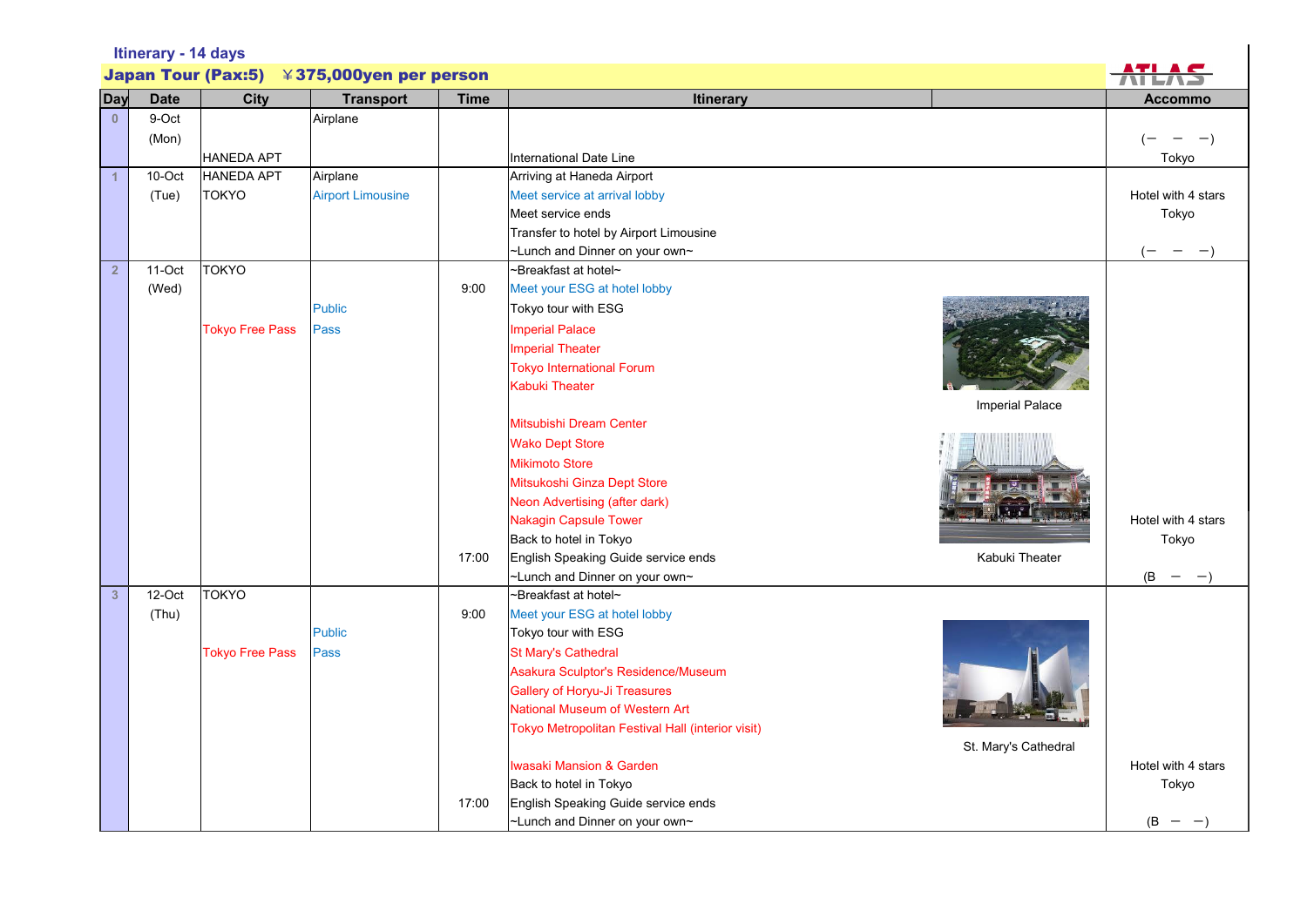| 13-Oct<br>4              | <b>TOKYO</b>           |               |       | ~Breakfast at hotel~                                          |                       |                    |
|--------------------------|------------------------|---------------|-------|---------------------------------------------------------------|-----------------------|--------------------|
| (Fri)                    |                        |               | 9:00  | Meet your ESG at hotel lobby                                  |                       |                    |
|                          |                        | <b>Public</b> |       | Tokyo tour with ESG                                           |                       |                    |
|                          | <b>Tokyo Free Pass</b> | Pass          |       | Reiyukai Buddhist Temple                                      |                       |                    |
|                          |                        |               |       | National Art Center (interior visit)                          |                       |                    |
|                          |                        |               |       | <b>Nezu Museum</b>                                            |                       |                    |
|                          |                        |               |       | Jimbochi Theater & Cinema (interior visit)                    |                       |                    |
|                          |                        |               |       |                                                               |                       |                    |
|                          |                        |               |       | <b>Prada Store</b>                                            | Nezu Museum           |                    |
|                          |                        |               |       | <b>Tod's Store</b>                                            |                       | Hotel with 4 stars |
|                          |                        |               |       | Back to hotel in Tokyo                                        |                       | Tokyo              |
|                          |                        |               | 17:00 | English Speaking Guide service ends                           |                       |                    |
|                          |                        |               |       | ~Lunch and Dinner on your own~                                |                       | (B)<br>$ -$        |
| 5 <sup>5</sup><br>14-Oct | <b>TOKYO</b>           |               |       | ~Breakfast at hotel~                                          |                       |                    |
| (Sat)                    |                        |               | 9:00  | Meet your ESG at hotel lobby                                  |                       |                    |
|                          |                        | <b>Public</b> |       | Tokyo tour with ESG                                           |                       |                    |
|                          | <b>Tokyo Free Pass</b> | Pass          |       | <b>Olympic Gymnasium (interior visit)</b>                     |                       |                    |
|                          |                        |               |       | <b>St Anselm Catholic Church</b>                              |                       |                    |
|                          |                        |               |       |                                                               |                       |                    |
|                          |                        |               |       | <b>Tokyo Institute of Technology</b>                          |                       |                    |
|                          |                        |               |       | <b>Cocoon Tower</b>                                           |                       |                    |
|                          |                        |               |       | <b>Isetan Dept Store</b>                                      | Olympic Gymnasium     |                    |
|                          |                        |               |       | Golden Gai Bar Area                                           |                       | Hotel with 4 stars |
|                          |                        |               |       | Back to hotel in Tokyo                                        |                       | Tokyo              |
|                          |                        |               | 17:00 | English Speaking Guide service ends                           |                       |                    |
|                          |                        |               |       | ~Lunch and Dinner on your own~                                |                       | $(B - -)$          |
| 15-Oct<br>6              | <b>TOKYO</b>           |               |       | ~Breakfast at hotel~                                          |                       |                    |
| (Sun)                    |                        |               | 9:00  | Meet your ESG at hotel lobby                                  |                       |                    |
|                          |                        |               |       | Tokyo tour with ESG                                           |                       |                    |
|                          |                        |               |       | Mitsukoshi Main Dept Store Nihonbashi(Pipe organ performance) |                       |                    |
|                          |                        |               |       |                                                               |                       |                    |
|                          |                        |               |       | <b>Bank of Tokyo</b>                                          |                       |                    |
|                          |                        |               |       | <b>Mitsui Main Building</b>                                   |                       |                    |
|                          |                        |               |       | Takashimaya Dept Store                                        |                       |                    |
|                          | YOKOHAMA               | <b>Public</b> |       | Transfer to YOKOHAMA                                          | Mitsukoshi Nihonbashi |                    |
|                          |                        |               |       | <b>NYK Hikawanaru Museum</b>                                  |                       | Hotel with 4 stars |
|                          | <b>TOKYO</b>           |               |       | Back to hotel in Tokyo                                        |                       | Tokyo              |
|                          |                        |               | 17:00 | English Speaking Guide service ends                           |                       |                    |
|                          |                        |               |       | ~Lunch and Dinner on your own~                                |                       | (B<br>$\sim$ $-$   |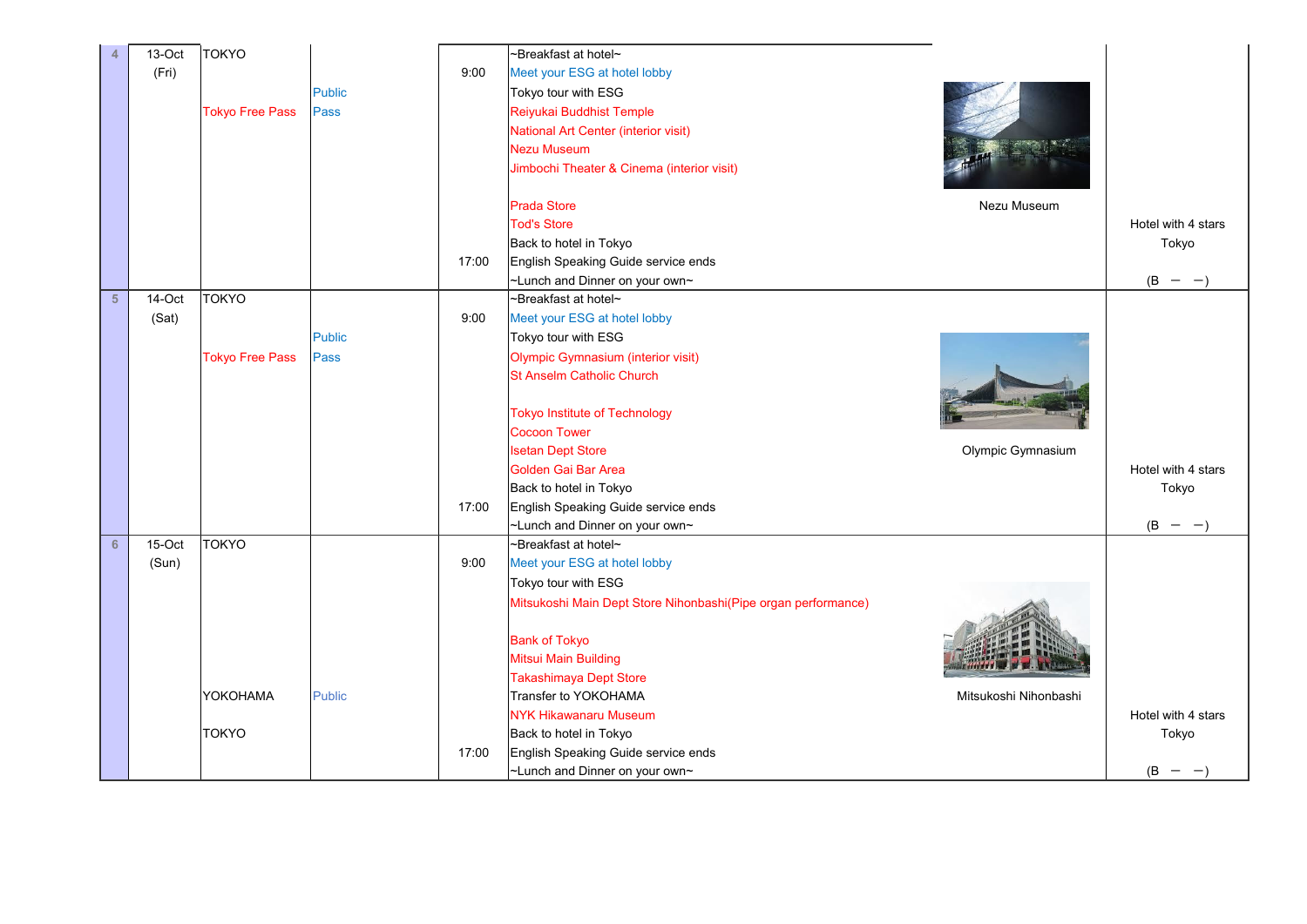|    | 16-Oct | <b>TOKYO</b>   |                           |           | ~Breakfast at hotel~                                   |                   |                    |
|----|--------|----------------|---------------------------|-----------|--------------------------------------------------------|-------------------|--------------------|
|    | (Mon)  |                |                           |           | No ESG service today                                   |                   |                    |
|    |        |                |                           | dep       | Transfer to HAKONE by Odakyu Romance Car without guide |                   |                    |
|    |        |                | <b>Odakyu Romance Car</b> |           |                                                        |                   |                    |
|    |        |                |                           |           |                                                        |                   | Kijitei Hoeiso     |
|    |        |                | <b>Express</b>            | arr       | Hotel Check in                                         |                   | or similar         |
|    |        | <b>HAKONE</b>  | on own                    |           |                                                        |                   |                    |
|    |        |                |                           |           | ~Lunch and Dinner on your own~                         | Kijitei Hoeiso    | $(B - D)$          |
| 8  | 17-Oct | <b>HAKONE</b>  |                           |           | ~Breakfast at hotel~                                   |                   |                    |
|    | (Tue)  |                |                           |           | No ESG service today                                   |                   |                    |
|    |        |                |                           |           | Pola Museum of Art                                     |                   | Kijitei Hoeiso     |
|    |        |                |                           |           | Back to hotel in Hakone                                |                   | or similar         |
|    |        |                |                           |           | ~Lunch and Dinner on your own~                         |                   | $(B - -)$          |
| 9  | 18-Oct | <b>HAKONE</b>  |                           |           | ~Breakfast at hotel~                                   |                   |                    |
|    | (Wed)  |                |                           |           | No ESG service today                                   |                   |                    |
|    |        | <b>ODAWARA</b> | <b>JR Bullet Train</b>    |           | Proceed to Odawara Station by JR train                 |                   |                    |
|    |        | <b>NAGOYA</b>  | on own                    | dep       | Transfer to NAGOYA by bullet train without guide       |                   |                    |
|    |        | JR rail pass   |                           | arr       |                                                        |                   | Hotel with 4 stars |
|    |        |                | Public                    |           | <b>Nanzan University</b>                               |                   | Nagoya             |
|    |        |                |                           |           | <b>Hotel Check In</b>                                  | Nanzan University |                    |
|    |        |                |                           |           | ~Lunch and Dinner on your own~                         |                   | $(B - -)$          |
| 10 | 19-Oct | <b>NAGOYA</b>  |                           |           | ~Breakfast at hotel~                                   |                   |                    |
|    | (Thu)  |                |                           |           | No ESG service today                                   |                   |                    |
|    |        |                | <b>Bus</b>                | 9:00      | Meiji Mura - Imperial Hotel Gate by Frank Lloyd Wright |                   |                    |
|    |        | JR rail pass   |                           |           | -Western Cabinet Library from Imperial Hotel           |                   | Hotel with 4 stars |
|    |        |                | <b>JR Train</b>           | <b>PM</b> | Transfer to KYOTO by train without guide               |                   | Kyoto              |
|    |        | <b>KYOTO</b>   |                           | arr       | Hotel Check In                                         |                   |                    |
|    |        |                |                           |           | ~Lunch and Dinner on your own~                         | Meiji Mura        | (B)<br>$- -$       |
| 11 | 20-Oct | <b>KYOTO</b>   |                           |           | ~Breakfast at hotel~                                   |                   |                    |
|    | (Fri)  |                |                           | 9:00      | Meet your ESG at hotel lobby                           |                   |                    |
|    |        |                | <b>Kyoto Free Pass</b>    |           | Ryoan-ji                                               |                   |                    |
|    |        |                |                           |           |                                                        |                   |                    |
|    |        |                |                           |           | Tohuku-ji                                              |                   |                    |
|    |        |                |                           |           | Honen-ji                                               |                   | Hotel with 4 stars |
|    |        | JR rail pass   |                           |           | Back to hotel in Kyoto                                 | Ryoan-ji          | Kyoto              |
|    |        |                |                           | 17:00     | English Speaking Guide service ends                    |                   |                    |
|    |        |                |                           |           | ~Lunch and Dinner on your own~                         |                   | $(B - -$           |
|    |        |                |                           |           |                                                        |                   |                    |